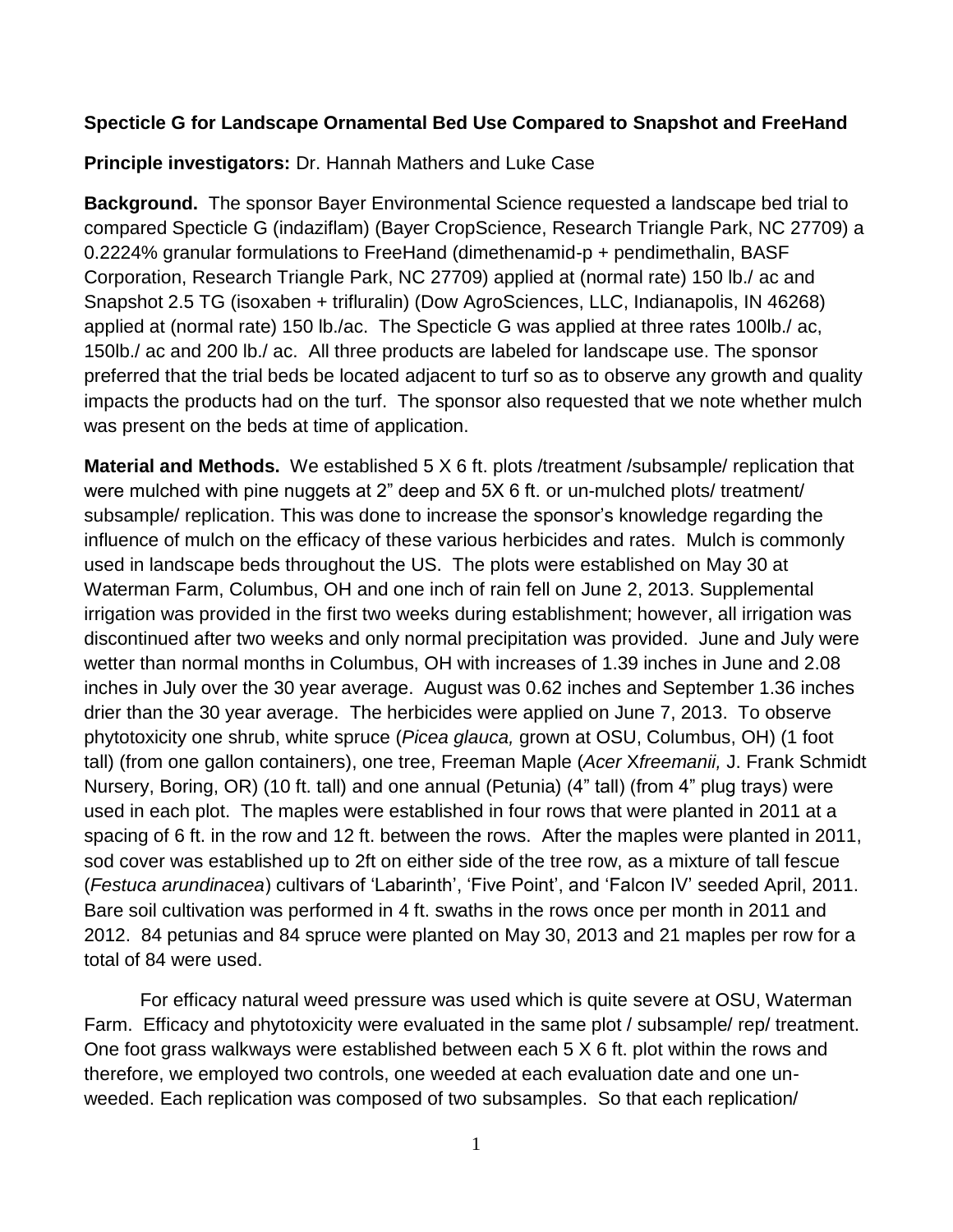treatment was actually 12 ft. in length within the row (Fig. 1). Two mulches (pine and no) X 7 treatments X 2 subsamples X 3 replications (as specified by the sponsor) were arranged in a completely randomized design of 42 plots of two subsamples per plot for 84 plants per species. Phytotoxicity evaluations consisted of visual ratings based on a 0-10 scale with 0 being no phytotoxicity, 10 death and ≤3 commercially acceptable. Efficacy evaluations also consisted of visual ratings based on a 0-10 scale with 0 being no control, 10 perfect weed control and  $7 \ge$  commercially acceptable. Evaluations were conducted at 1 MAT (month after treatment), 2 MAT and 3 MAT. Data was analyzed using SAS® Proc GLM. Treatments were compared to each other using least significance difference (ls means).

All herbicides were applied at the rates specified above using handheld shaker jars, over-the-top of smaller plants (Spruce and petunia) and over the top of mulched plots. The herbicides were allowed to set on the foliage for one day and then were watered in with at least 0.5" water using overhead irrigation. Osmocote Pro 17-5-11 fertilizer was applied after the plots were established as a top-dress of 3 lb./ 1000 sq. ft.



**Fig. 1.** Bayer landscape trial at OSU, Waterman Farm with 21 trees in four rows. Plots consist of two subsamples each 5 ft. X 6 ft. Running contiguously down within the rows as 5 ft. X 12 ft. plots per treatment per replication with 12 feet between rows of Freeman maple and 6 feet between trees in the rows. White spruce is planted along the left edge of each plot. Picture taken 7 WAT.

**Results and discussion.** *Phytotoxicity*. There was no phytotoxicity observed with the white spruce or the Freeman maples used in this trial with any treatment, with or without mulch (data not shown). Unfortunately the Petunias did not survive to the evaluation at 1MAT. Even though there was more rainfall than normal in the Columbus area during June and July 2013 some of the petunias were planted into the mulch and quickly succumbed. Petunias are generally known to non-heat tolerant and on May 30 during planting temperatures did reach 89 °F. The first week after planting the maximum daily temperatures were below normal, but during the second and third week of June daily highs were reaching the high 80s and 90°F. The death of the petunias was not due to a treatment effect.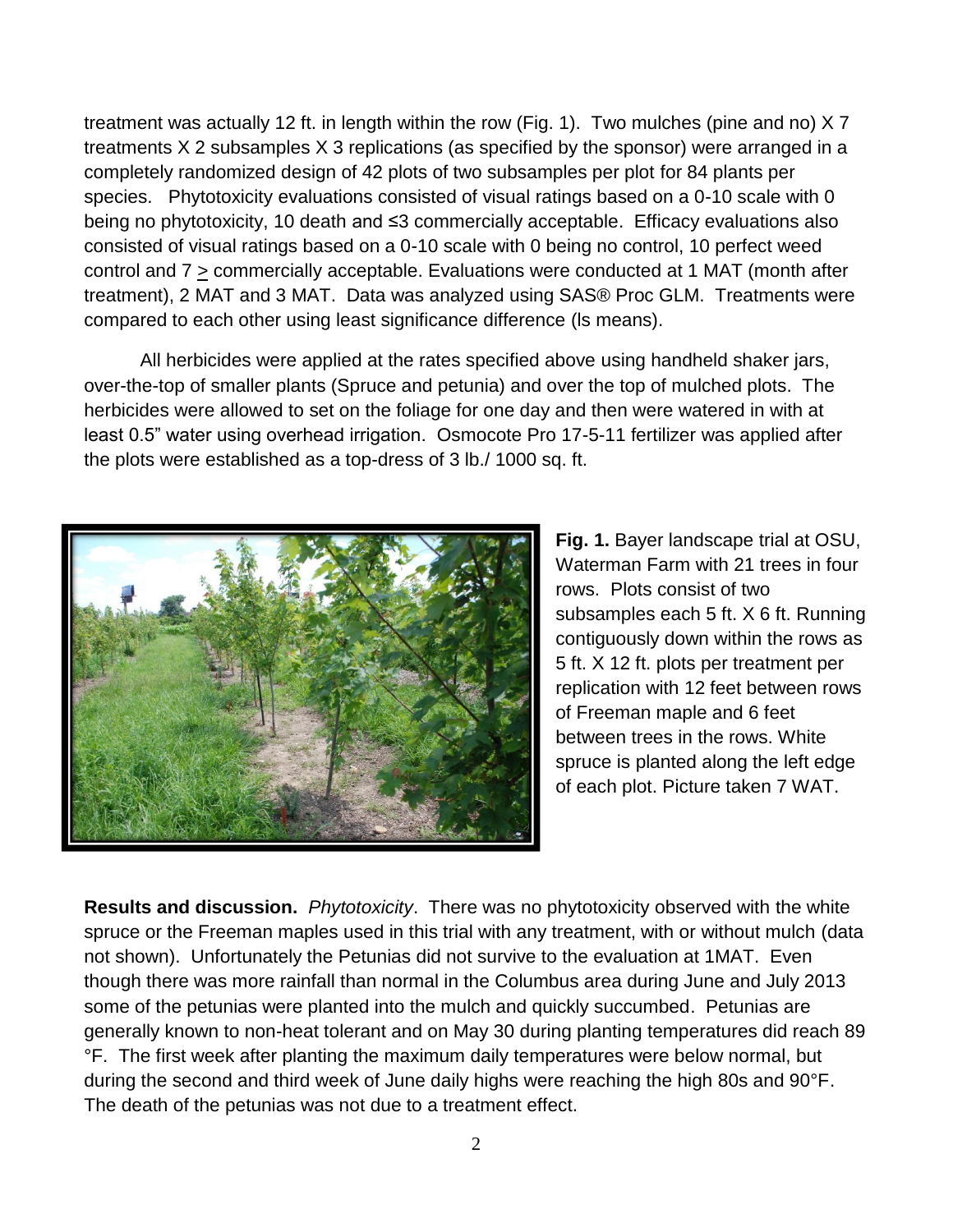*Turf.* Tall Fescue is generally considered tolerant of most preemergence herbicides and our results concur. We found no effect of any treatment on the surrounding turf. Even though rain events of over 1" occurred 3 and 6 days following treatment there was no signs of herbicide leaching into surrounding plots.

*Efficacy.* The efficacy of all herbicide treatments significantly increased when applied on top of 2 inches of pine mulch (Table 1) (Fig. 2).



**Fig. 2.** Three plots at OSU Waterman Farm, July 27, 2013 (7 WAT) showing the mulch is having a significant effect on increasing efficacy. In the foreground is a mulched plot, middle is an un-mulched plot and background is a mulched plot.

The greatest difference in efficacy occurred between mulched and un-mulched plots of Specticle 100 lb./ ac rate at each month of evaluation (Table 1) including 3 MAT (Fig. 3). No non-mulched plots provided commercially acceptable weed control (rating of 7 or higher) at 1 MAT. The Freehand and the Specticle G 200 lb./ ac rate were statistically similar at 1 MAT and were preforming the best at near commercially acceptable levels. The Specticle 100 lb./ ac rate was statistically similar to the weedy control, without mulch, at 1 MAT. However, with the mulch the Specticle 150 lb. and 200 lb. plus the Snapshot and FreeHand were all commercially acceptable at 1 MAT and not statistically different from one another.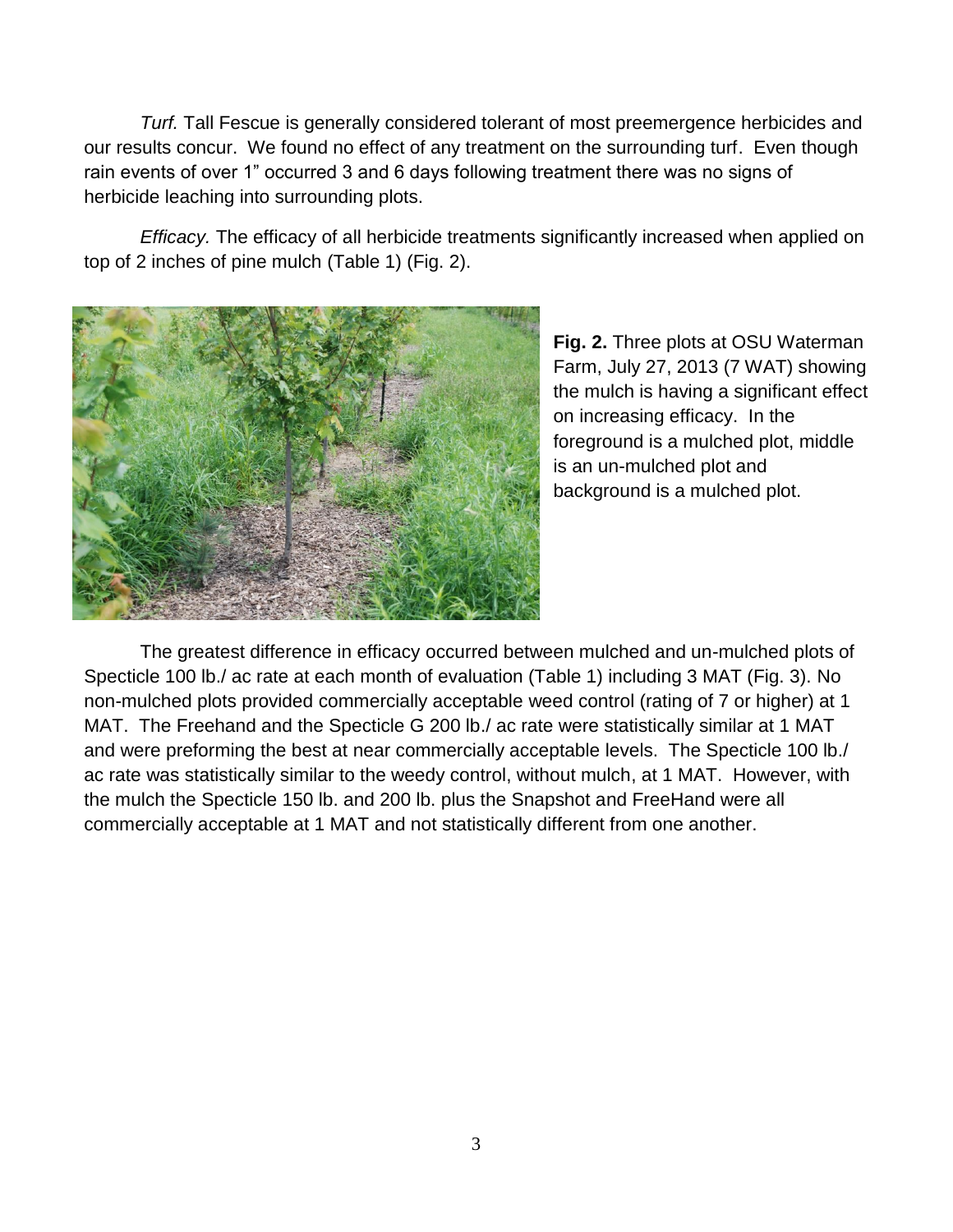

**Fig. 3. A, B and C.** Bayer landscape trial photos taken at Waterman Farm, Columbus, OH showing **A.** Specticle 100 lb./ac with mulch, **B.** Specticle 100 lb./ac un-mulched and C. the Control at 3 MAT. Showing the significantly poorer control provided in the un-mulched Specticle 100 lb./ ac **(B)** versus the mulched plot **(A).**

At 2 MAT the mulched and un-mulched plots of the Specticle 150 lb. and 200 lb. plus the Snapshot and FreeHand provided nearly unchanged weed control ratings versus 1 MAT and again were not statistically different from one another (Table 1). All four of these treatments were still providing commercially acceptable weed control at 2 MAT.

At 3 MAT the Specticle 150, 200 and FreeHand treatments had lost efficacy applied to un-mulched plots (Table 1). However, only the Specticle 150 lb./ac had lost efficacy in the mulched plots (Table 1) and was now below commercially acceptable at 3 MAT. The Specticle 150 lb./ ac was also statistically weaker in its weed control versus the Snapshot and the FreeHand (Table 1). Only the Specticle 200 lb./ac was still statistically similar to these two herbicides which were not statistically different from one other (Table 1) (Fig. 4 A, B and C).



**Fig. 4 A, B and C. A.** FreeHand with mulch, **B.** Snapshot and mulch and **C.** the Weedy Check with no mulch at 3MAT. Both FreeHand and Snapshot at 3 MAT are providing commercially